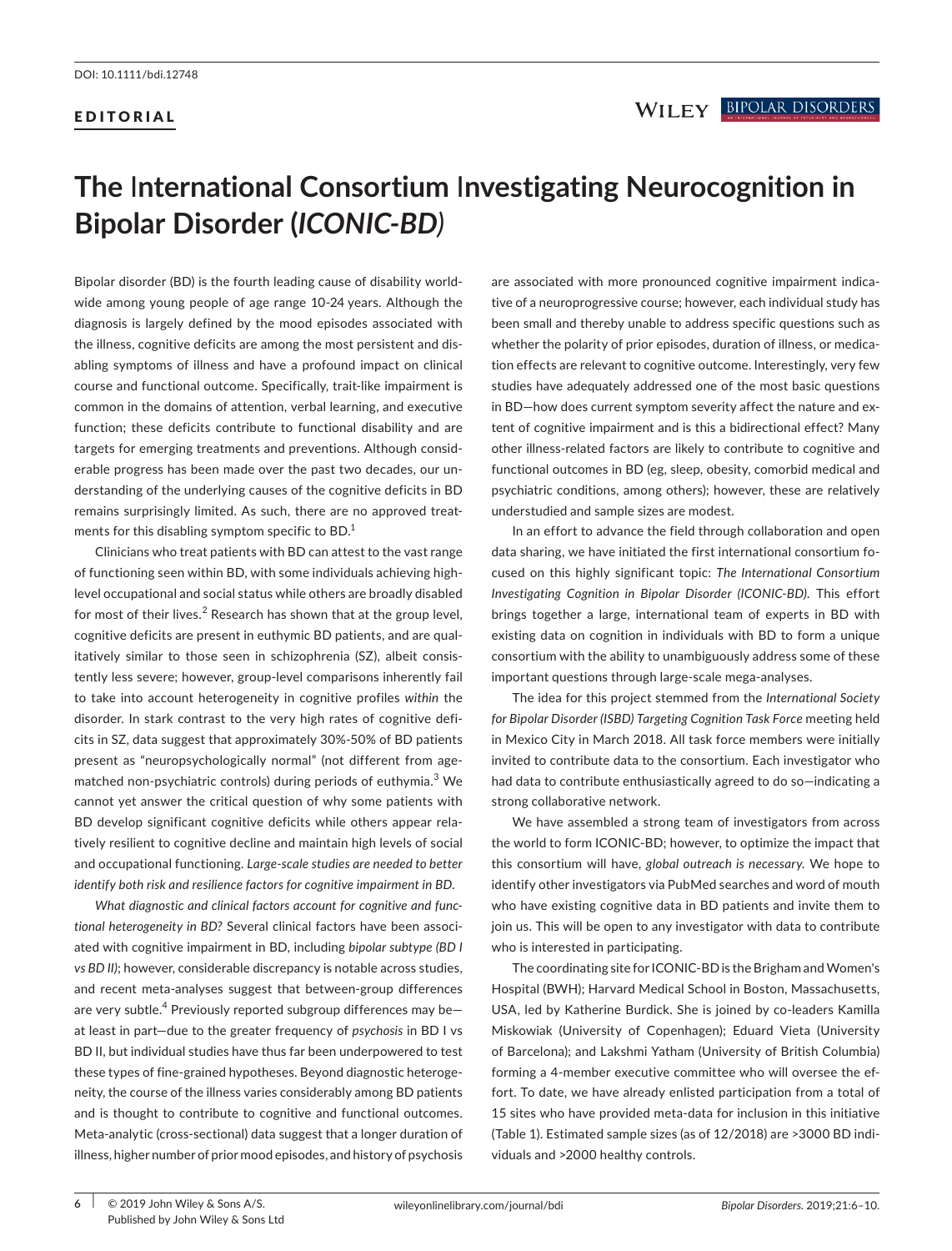## TABLE 1 Initial sites for ICONIC‐BD

| BIPOLAR DISORDERS — |  |  |
|---------------------|--|--|
|                     |  |  |

**EDITORIAL** BIPOLAR DISORDERS WILL FV **Site Investigator name(s) Location** Brigham and Women's Hospital/ Harvard Katherine Burdick **WALLACK CONTROLLER** Copenhagen University Hospital Kamilla Miskowiak, Lars Kessing Denmark University of Otago **Richard Porter** New Zealand University of Melbourne Tamsyn Van Rheenen Australia King's College London **Allan Young** Manager College London **UK** National Center for Neurology and Psychiatry Tomiki Sumiyoshi Japan University of Barcelona Eduard Vieta, Anabel Martinez‐Aran Spain University of British Columbia Yatham Lakshmi, Ivan Torres Canada University of Sao Paulo Beny Lafer Theory Lafer Brazil Newcastle University **Newcastle University** Peter Gallagher Newcastle UK McLean Hospital The Communist Cathryn Eve Lewandowski CASA University of Michigan Melvin McInnis Communication COSA Queens University Christopher Bowie, Philip Harvey, Ann Pulver Canada Vanderbilt University Neil Woodward, Stephan Heckers USA University of California at San Diego Lisa Eyler Custom Custom USA

After evaluating the nature of the existing data, we have begun the development of a single platform (eg, define variables of inter‐ est from each measure, provide uniform labels) into which each site will place their data for transfer to BWH and upon which the master database will be built. As different neurocognitive batteries were used across sites, data harmonization will be critical to optimize the utility of the merged dataset. Quality control methods will be imple‐ mented to handle missing values to optimize available information while maintaining data integrity; data will be examined for normality and transformed as necessary; and all test scores will be converted to standard scales based upon the healthy control normative sample (eg, *z*‐scores with mean of zero and standard deviation of one).

Preliminary analyses will be conducted to define primary outcome measures at three levels. *Global outcomes* will be calculated using principal components analyses (PCA) to derive a general cognitive ability "*g*" score. This will be done in a standard manner where *g* is defined as the first factor from an unrotated PCA, which will be conducted separately as each site using the maximum number of tests available (but at least three tests) to calculate *g*. The global measure *g* has distinct advantages in consortium analyses, as it al‐ lows all cases (with at least three cognitive measures) to be included in analyses, regardless of the different batteries used at each site. This is based on data that show that when large samples have been tested on different cognitive test batteries, the derived general cognitive factors (*g*) correlate very highly with one another (approaching *r* = 1.0); that is, *g* factors derived from different groups of tests rank people almost identically.<sup>5</sup> An additional advantage of this measure is that it captures a large percentage of the variance on other cognitive domains/tests and, as such, it is predictive of many import‐ ant functional outcomes. The relative disadvantage is that *g* may not capture some of the more nuanced aspects of neurocognitive

functioning that are impaired in BD or the cognitive heterogeneity that exists. As such, the second level of analyses will focus on *do‐ main‐level outcomes,* which will be defined based upon results from the PCA as well as calculating mean z-scores across similar pre-determined tasks. Finally, *test‐level outcomes* will be selected based upon the most representative (and available) variables for each in‐ dividual task.

Data from other measures that are related to cognitive outcome in BD will also need to be summarized and merged into the database. This will include demographic information and several illness-related scales. Data from standardized mood ratings are available from each site; however, not all sites use the same scales (eg, Montgomery Asberg [MADRS] vs Hamilton [HamD] depression rating scales). As such, severity of mood symptoms at the time of assessment will be converted to a common metric to be used in analyses. Illness history captured by different diagnostic interviews (ie, MINI vs SCID) will also be standardized to capture important diagnostic features (eg, BD subtype; psychosis subtype; # prior episodes; comorbidities) on the same scale. Measures of everyday functioning, including inter‐ personal, occupational and independent living status will be incorporated to provide a benchmark of how cognitive capacity translates to some of the most important aspects of a patient's life. Again, as different groups use unique tests to assess these constructs, we will devise metrics to allow for inclusion of data from multiple different scales.

Data analyses will begin by asking the simple questions first, including but not limited to: (a) As a group, how do BD patients compare with healthy controls on cognitive outcomes (case vs control)? (b) How does current mood symptom severity influence cognition in BD? (c) Do BD I patients differ from BD II patients on cognitive measures? (d) Do BD patients with a history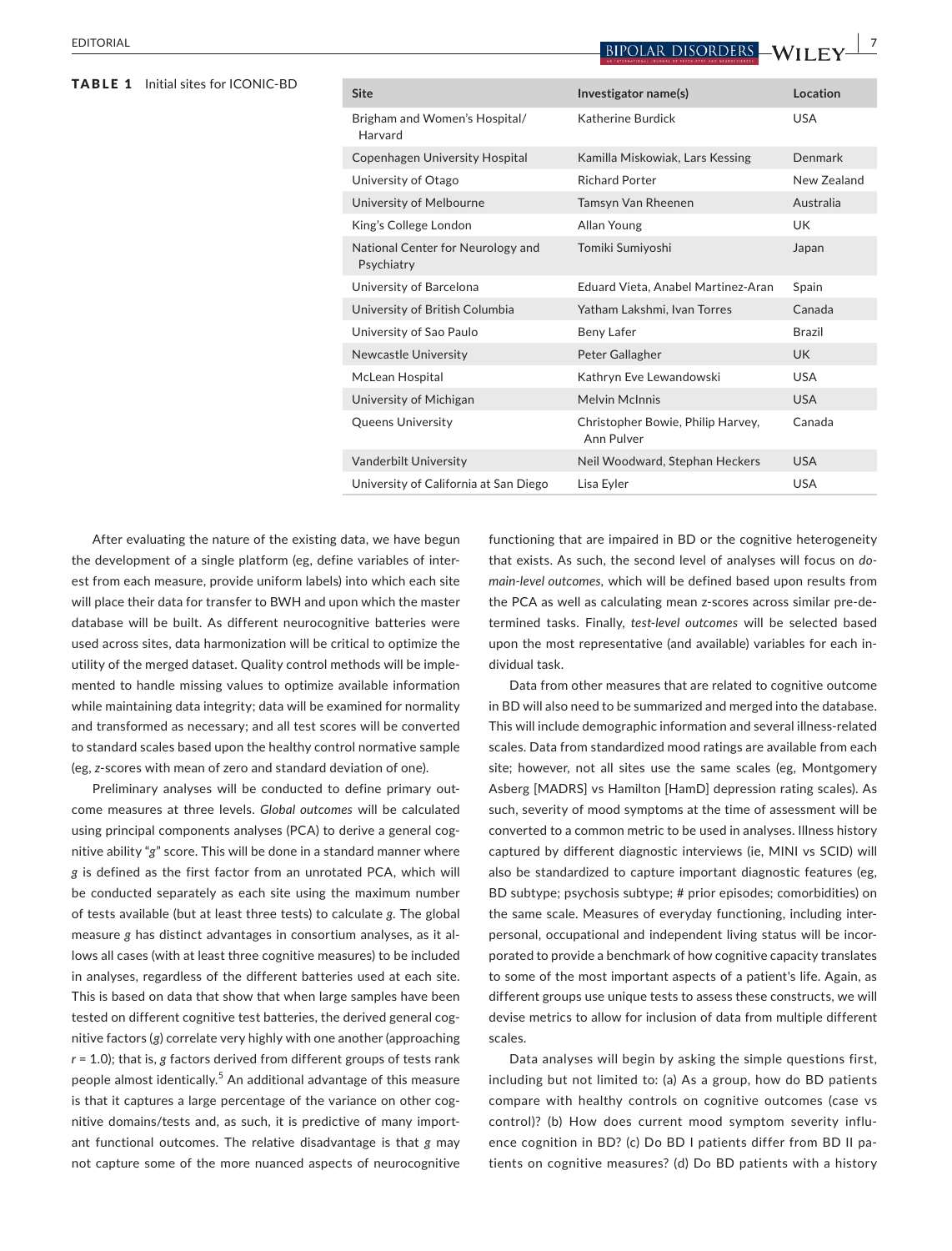**8 |**  EDITORIAL

of psychosis fare worse than those without such a history? (e) How does duration of illness influence cognitive performance, and is this relative to episode load? (f) What role do comorbid‐ ities (substance use disorders, anxiety disorders) play in cogni‐ tive outcome? (g) How can we best address the confounder of medication effects on cognitive performance? The list of possible questions to be addressed is extensive and ICONIC‐BD will pro‐ vide a rich dataset with unmatched statistical power to begin to answer many of them.

While clinical outcome measures related to social, personal, and vocational functioning form the core of the collaboration, it is imperative to consider the course of cognitive capacity as the individual with BD ages. Since cognitive decline with age is an in‐ evitable component of humanity, are individuals with BD affected sooner? How can the consequences of such decline be mitigated in the bipolar population? To study and answer such questions, it is necessary to study a large population over time, in many cultures and locations.

While these questions may seem straightforward, they have not yet been unambiguously answered in any single dataset. Moreover, with the power of collaboration, we will be able to conduct more sophisticated analyses to answer questions that can bet‐ ter address the multi-factorial nature of cognition in BD. Analyses of mediators and moderators of cognitive outcome can address interactions among these key illness features. Classification meth‐ ods (eg, clustering, latent profiles) can be used to empirically parse cognitive heterogeneity, establishing potentially meaningful new "subtypes" in the largest study to date. Addressing these complex questions is key to understanding what causes cognitive impair‐ ment in a large subset of patients with BD. This is the first (and a critical) step in determining how best to treat and ultimately pre‐ vent this disabling symptom, which would have direct and immedi‐ ate effects on quality of life for many patients with BD.

Beyond the initial set‐up of this data base, ICONIC‐BD will also serve as a platform for additional collaborative projects (eg, subcommittees for those sites that have DNA, or those with neuroimaging data, or those interested in establishing a network for treatment trials targeting cognition). We hope that this dataset and interconnected worldwide network will also lead to addi‐ tional funding for this very important and understudied area of research.

The overarching goal of this initiative is the creation of the world's largest, publicly available database on cognition in BD. This will pro‐ mote work that could not be done by any single investigator/labo‐ ratory. The massive success of other similar consortia in psychiatry (Psychiatric Genomics Consortium [PGC]; Enhancing NeuroImaging Genetics through Meta‐analysis [ENIGMA]; Cognitive Genomics Consortium [COGENT], among others) provides strong support for scientific advances through the kind of collaboration and data shar‐ ing that is planned in ICONIC‐BD. Moreover, collaborative initiatives such as ICONIC‐BD may foster agreement across research groups, not only in analyzing the available data, but in generating new data using common instruments and methodologies moving forward.

#### **ACKNOWLEDGEMENTS**

Funding for this project was provided by the Brigham Research Institute via a grant to KEB.

#### **DISCLOSURES**

KEB has served on advisory boards for Neuralstem and Dainippon Sumitomo Pharma. CB has received grant support from Pfizer, Lundbeck and Takeda, and acts as a consultant for Boehringer Ingelheim, Lundbeck and Pfizer. PH has received consult‐ ing fees or travel reimbursements from Allergan, Alkermes, Akili, Biogen, Boehringer Ingelheim, Forum Pharma, Genentech (Roche Pharma), Intra‐Cellular Therapies, Jazz Pharma, Lundbeck Pharma, Minerva Pharma, Otsuka America (Otsuka Digital Health), Sanofi Pharma, Sunovion Pharma, Takeda Pharma, and Teva, within the last 3 years. He receives royalties from the Brief Assessment of Cognition in Schizophrenia and the MATRICS Consensus Battery. He is chief scientific officer of i‐Function, Inc. He has a research grant from Takeda and from the Stanley Medical Research Foundation. SL has received consulting fees from EPI‐Q, Cogstate LTD, and Gift of Hope, all unrelated to this work. MM has consulted with and receives research support from Janssen Pharmaceuticals in the last 3 years. He has consulted with Otsuka Pharmaceuticals. He is a co‐owner of *priori ai, LLC*. KM has received consultancy fees from Lundbeck, Janssen and Allergan in the past 3 years. RP has received support for travel to scientific meetings from Lundbeck and Servier. He uses scientific software for research provided free of charge by SBT‐pro. TVR has received grant funding from the National Health and Medical Research Council, Club Melbourne, the Henry Freeman Trust, Jack Brockhoff Foundation, University of Melbourne, Barbara Dicker Brain Sciences Foundation, Rebecca L Cooper Foundation and the Society of Mental Health Research. TS has received hono‐ raria for advisory board, consultations, and/or speaker's role from Dainippon Sumitomo Pharmaceutical, Otsuka Pharmaceutical, Mochida Pharmaceutical, Takeda Pharmaceutical, and NeuroCog Trials Co. Ltd. IT has received research funding from the Canadian Institutes of Health Research (CIHR) and has served as consult‐ ant to Dainippon Sumitomo and Lundbeck Canada. EV has re‐ ceived grants and served as consultant, advisor or CME speaker for the following entities: AB‐Biotics, Abbott, Allergan, Angelini, AstraZeneca, Bristol‐Myers Squibb, Dainippon Sumitomo Pharma, Farmindustria, Ferrer, Forest Research Institute, Gedeon Richter, Glaxo‐Smith‐Kline, Janssen, Lundbeck, Otsuka, Pfizer, Roche, SAGE, Sanofi‐Aventis, Servier, Shire, Sunovion, Takeda, the Brain and Behaviour Foundation, the Spanish Ministry of Science, Universities and Innovation (CIBERSAM), the Seventh European Framework Programme and Horizon 2020, the Brain and Behaviour Foundation (NARSAD) and the Stanley Medical Research Institute. LY has been a member of advisory boards, re‐ ceived research grants, or been a speaker for Allergan, Alkermes, Astrazeneca, Bristol Myers Squibb, Canadian Institutes of Health Research, Canadian Foundation for Innovation, Dainippon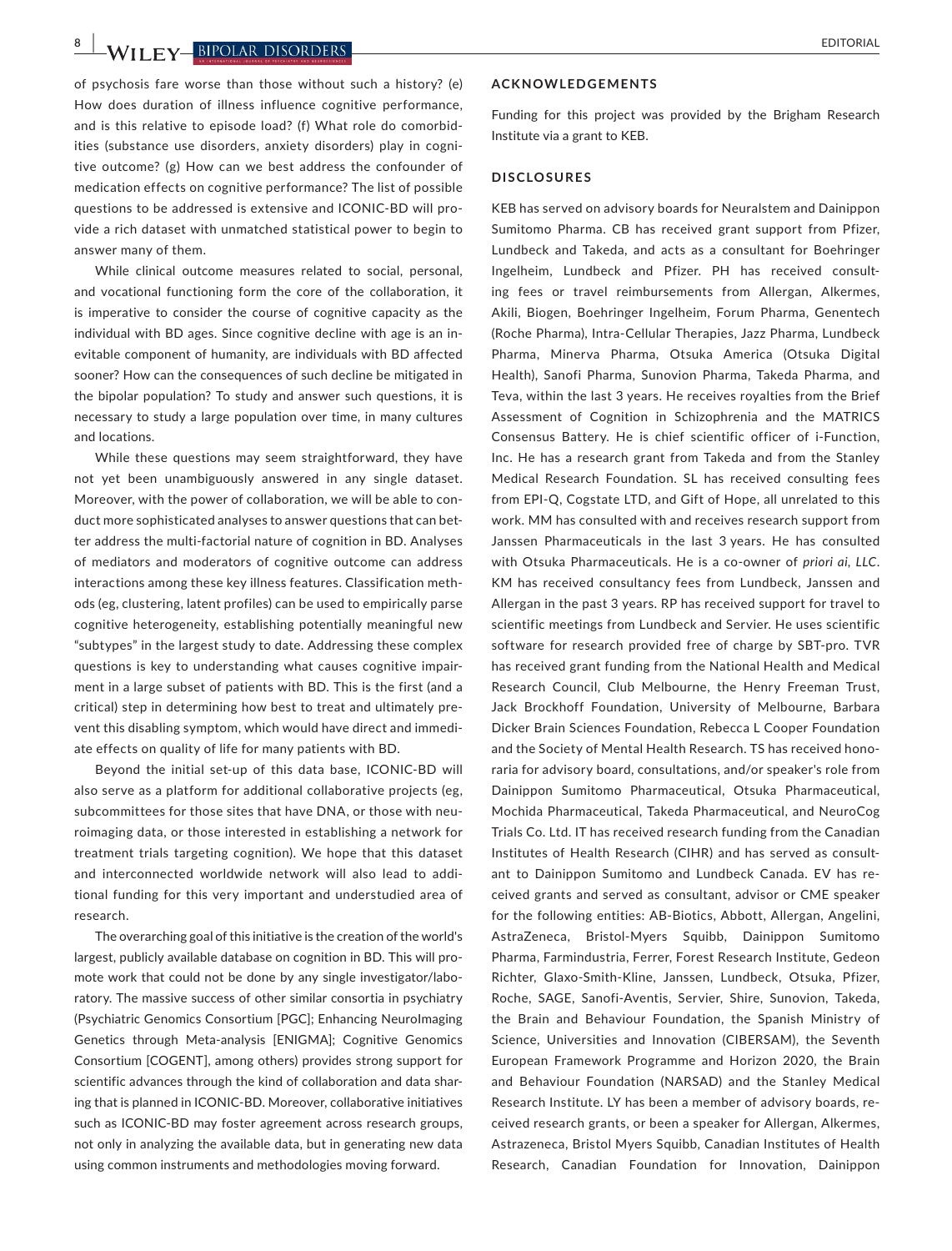Sumitomo Pharma, GSK, Janssen, Lilly, NARSAD, Otsuka, Pfizer, Servier, Stanely Foundation, Sunovion and Teva. AY is supported by National Institute for Health Research (NIHR) Biomedical Research Centre at South London and Maudsley NHS Foundation Trust and King's College London. The views expressed are those of the authors and not necessarily those of the NHS, the NIHR, or the Department of Health. AC, BL, KEL, CL and AM have no conflicts associated with this work.

## **ORCID**

*Katherine E. Burdic[k](https://orcid.org/0000-0003-4417-4988)* <https://orcid.org/0000-0003-4417-4988> *Christopher R. Bowie* <https://orcid.org/0000-0002-1983-8861> *Andre F. Carvalho* <https://orcid.org/0000-0001-5593-2778> *Lars V. Kessing* <https://orcid.org/0000-0001-9377-9436> *Beny Lafe[r](https://orcid.org/0000-0002-6132-9999)* <https://orcid.org/0000-0002-6132-9999> *Kathryn E. Lewandowsk[i](https://orcid.org/0000-0003-1477-6187)* <https://orcid.org/0000-0003-1477-6187> *Anabel Martinez‐Ara[n](https://orcid.org/0000-0002-0623-6263)* <https://orcid.org/0000-0002-0623-6263> *Roger S. McIntyr[e](https://orcid.org/0000-0003-4733-2523)* <https://orcid.org/0000-0003-4733-2523> *Kamilla W. Miskowiak* <https://orcid.org/0000-0003-2572-1384> *Richard J. Porter* <https://orcid.org/0000-0002-8695-3966> *Tamsyn E. Van Rheenen* <https://orcid.org/0000-0003-3339-6665>

> Katherine E. Burdick<sup>[1](https://orcid.org/0000-0003-4417-4988)</sup> Caitlin E. Millett<sup>1</sup> Caterina del Mar Bo[nnín](https://orcid.org/0000-0002-1983-8861)<sup>2</sup> Christopher R. Bowie<sup>3,4</sup> Andre F. Carvalho<sup>3,[4](https://orcid.org/0000-0001-5593-2778)</sup> Lisa T. Evler $5,6$ Peter Gallagher<sup>7</sup> Philip D. Har[vey](https://orcid.org/0000-0001-9377-9436)<sup>8</sup> Lars V. Kessing<sup>9,10</sup> Beny Lafer<sup>[1](https://orcid.org/0000-0002-6132-9999)1</sup> **D** Scott A. Langenec[ker](https://orcid.org/0000-0003-1477-6187)<sup>12</sup> Kathryn E. Lewandowski<sup>13</sup> Carlos López-Jaramillo<sup>14,15</sup> David F. Mars[hall](https://orcid.org/0000-0002-0623-6263)<sup>16</sup> Anabel Martinez-Aran<sup>2</sup><sup>D</sup> Melvin G. McIn[nis](https://orcid.org/0000-0003-4733-2523)<sup>16</sup> Roger S. McIntyre<sup>17</sup><sup>(D</sup> Kamilla W. Miskowiak<sup>9,1[0](https://orcid.org/0000-0003-2572-1384)</sup> Richard J. Porter<sup>1[8](https://orcid.org/0000-0002-8695-3966)</sup><sup>(D</sup>) Scot E. Purdon<sup>19</sup> Kelly A. Ryan<sup>16</sup> Tomiki Sumiyoshi<sup>20</sup> Ivan J. Tor[res](https://orcid.org/0000-0003-3339-6665)<sup>21</sup> Tamsyn E. Van Rheenen<sup>22,23</sup> Eduard Vieta<sup>2</sup> Neil D. Woodward<sup>24</sup> Lakshmi N. Yatham<sup>21</sup>

**EDITORIAL BIPOLAR DISORDERS** WILL FY

Allan H. Young<sup>25,26</sup> *1 Brigham and Women's Hospital – Harvard Medical School, Boston, Massachusetts 2 Hospital Clinic, University of Barcelona, IDIBAPS, CIBERSAM, Barcelona, Catalonia, Spain 3 Department of Psychology, Queen's University, Kingston, Ontario, Canada 4 Centre for Addiction and Mental Health, Toronto, Ontario, Canada 5 University of California San Diego, La Jolla, California 6 VA San Diego Healthcare System, San Diego, California 7 Institute of Neuroscience, Newcastle University, Newcastle upon Tyne, UK 8 University of Miami Miller School of Medicine, Miami, Florida 9 Department of Psychology, University of Copenhagen, Copenhagen, Denmark 10CADIC, Mental Health Services, Capital Region of Denmark, Copenhagen University Hospital, Rigshospitalet, Copenhagen, Denmark 11Department of Psychiatry, University of São Paulo Medical School, São Paulo, Brazil 12The University of Utah, Salt Lake City, Utah 13McLean Hospital – Harvard Medical School, Boston, Massachusetts 14Research Group in Psychiatry, Department of Psychiatry, Faculty of Medicine, University of Antioquia, Medellín, Colombia 15Mood Disorders Program, Hospital Universitario San Vicente Fundación, Medellín, Colombia 16Department of Psychiatry, University of Michigan, Ann Arbor, Michigan 17Department of Psychiatry, University of Toronto, Toronto, Canada 18University of Otago, Christchurch, New Zealand 19Department of Psychiatry, University of Alberta, Alberta, Canada 20Department of Preventive Intervention for Psychiatric Disorders, National Institute of Mental Health, National Center of Neurology and Psychiatry, Tokyo, Japan 21Department of Psychiatry, University of British Columbia, British Columbia, Canada 22Melbourne Neuropsychiatry Centre, Department of Psychiatry, The University of Melbourne, Carlton, Victoria, Australia 23Centre for Mental Health, School of Health Sciences, Faculty of Health, Arts and Design, Swinburne University of Technology, Hawthorn, Victoria, Australia 24Department of Psychiatry, Vanderbilt University, Nashville, Tennessee 25Department of Psychological Medicine, Institute of Psychiatry, Psychology and Neuroscience, King's College London & South London, London, UK 26Maudsley NHS Foundation Trust, Bethlem Royal Hospital, Beckenham, Kent, UK*

## **Correspondence**

*Katherine E. Burdick, Brigham and Women's Hospital, Harvard Medical School, Boston, MA. Email: [kburdick1@bwh.harvard.edu](mailto:kburdick1@bwh.harvard.edu)*